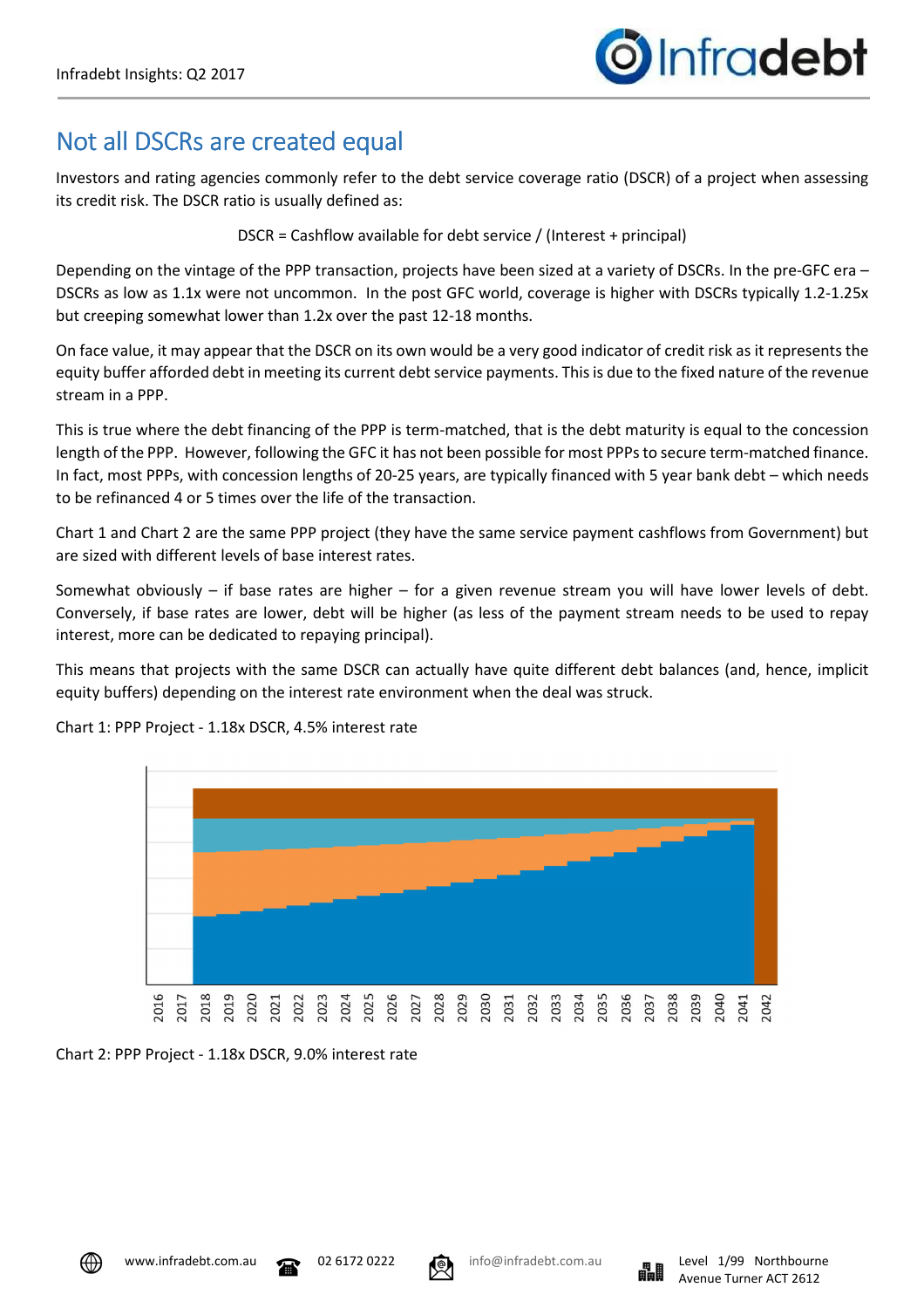



## When does Equity walk?

For most transactions, base rates are locked in for the full life of the transaction using a long-term interest rate swap (or in some cases, via an agreement with the State).

However, at each refinancing, the credit margin will potentially change. The biggest determinant of refinancing credit margins will be the macro environment at the time.

If credit spreads are higher – then equity will need to make an equity injection to de-lever (assuming target DSCRs are constant over time). The actual injection may be larger as DSCRs are counter-cyclical. That is, the market usually requires higher DSCRs at times with higher credit spreads.

The key question is whether equity will fund this equity injection or walk. Equity will walk when prospective IRR on injection is too low (or negative).

#### Worked example

The following table provides sensitivities for a PPP with an initial bid equity IRR of 9%, bid DSCR of 1.18x, bid margin of 1.3% and base rate of 2.5% (3.8% all in). We then modelled a debt refinance at year 5 of operations and scenario tested different refinance margins. Assuming a 10% prospective IRR on injection is the threshold for equity, then the refinance will be highly stressed, and equity likely to walk, if margins reach around 3.0%.

Table 1: Walk away equity IRR sensitivities

|    | Case                   | <b>IRR</b> from<br>start | Walk away<br><b>IRR</b> | Equity<br>refi | injection at Refi margin |
|----|------------------------|--------------------------|-------------------------|----------------|--------------------------|
| 1  | Base case, 1.18x DSCR  | 9.00%                    |                         |                | 1.30%                    |
| 2  | Refi margin = $1.3\%$  | 8.24%                    | 41.53%                  | 3.46           | 1.30%                    |
| 3  | Refi margin = $1.5\%$  | 7.60%                    | 30.21%                  | 4.75           | 1.50%                    |
| 4  | Refi margin = $1.75\%$ | 6.87%                    | 22.62%                  | 6.33           | 1.75%                    |
| 5  | Refi margin $= 2\%$    | 6.20%                    | 18.07%                  | 7.86           | 2.00%                    |
| 6  | Refi margin = $2.25%$  | 5.58%                    | 14.98%                  | 9.34           | 2.25%                    |
| 7  | Refi margin = $2.5\%$  | 5.01%                    | 12.72%                  | 10.78          | 2.50%                    |
| 8  | Refi margin = $2.75%$  | 4.48%                    | 10.97%                  | 12.17          | 2.75%                    |
| 9  | Refi margin = $3%$     | 4.00%                    | 9.56%                   | 13.52          | 3.00%                    |
| 10 | Refi margin = $3.25%$  | 3.55%                    | 8.39%                   | 14.83          | 3.25%                    |
| 11 | Refi margin = $3.5\%$  | 3.14%                    | 7.41%                   | 16.10          | 3.50%                    |
| 12 | Refi margin = $3.75%$  | 2.75%                    | 6.57%                   | 17.34          | 3.75%                    |
| 13 | Refi margin = $4\%$    | 2.40%                    | 5.83%                   | 18.54          | 4.00%                    |